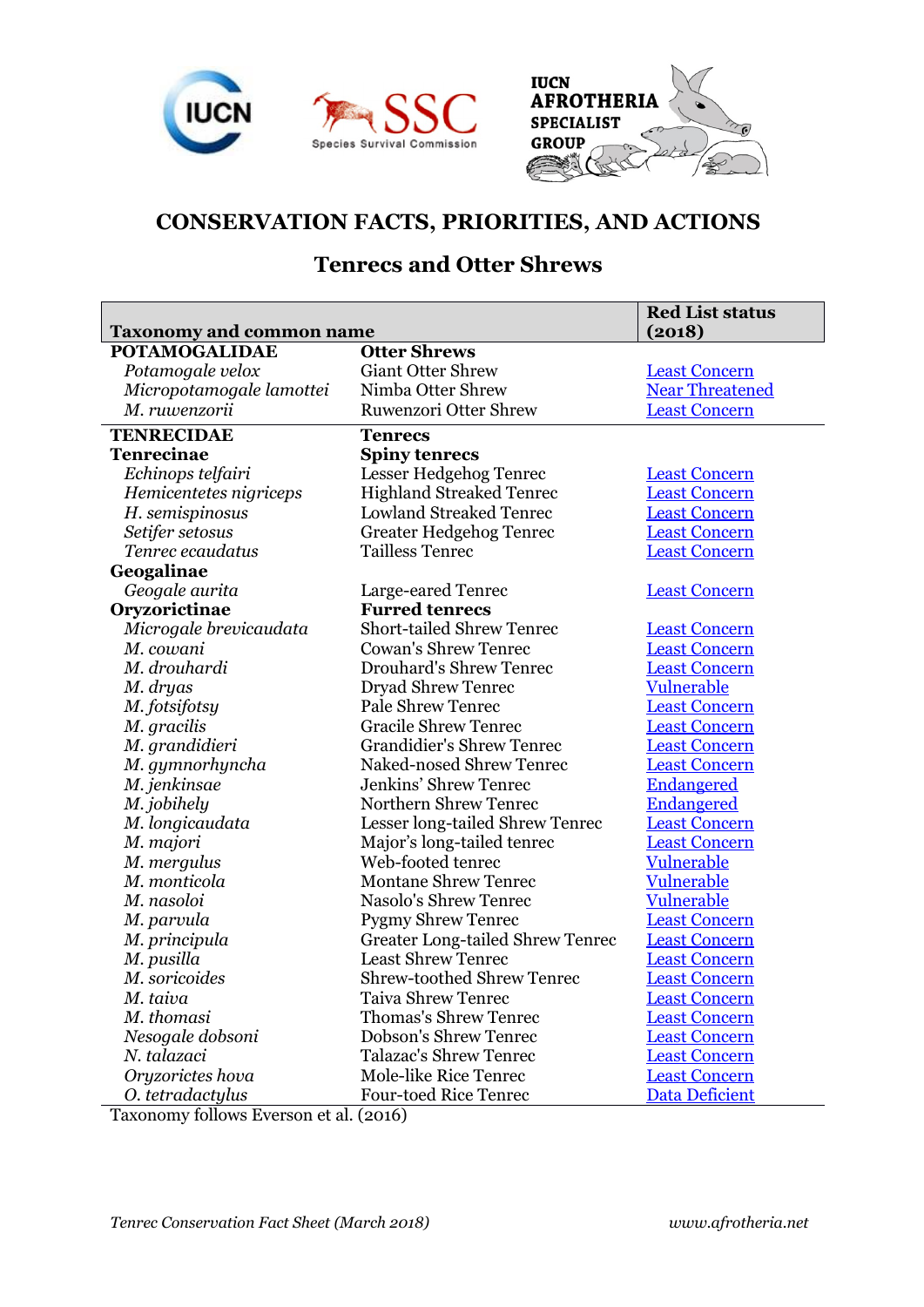### **Main threats and pressures**

Anthropogenic loss of forest habitat (most, if not all, species)

Encroachment of fires into forest set for cattle pasture and alteration of forest habitat by introduced species such as wild bush pigs (most, if not all, species).

Hunting for bushmeat (larger tenrecine species)

Incidental capture in fish traps (web-footed tenrec, otter shrews)

Climate change (Madagascar is ranked third in the world for extreme climate risk).

#### **Priority conservation and research actions**

| <b>Actions</b>                                                                                                                                                                                                    | <b>Details/Locations</b>                                                                                                                                                                                                                                                                                                                                                                                                                                                                                                                                                                                                                                                                                                                                                                                                                                                                                                                                                                                                                                                                                         |
|-------------------------------------------------------------------------------------------------------------------------------------------------------------------------------------------------------------------|------------------------------------------------------------------------------------------------------------------------------------------------------------------------------------------------------------------------------------------------------------------------------------------------------------------------------------------------------------------------------------------------------------------------------------------------------------------------------------------------------------------------------------------------------------------------------------------------------------------------------------------------------------------------------------------------------------------------------------------------------------------------------------------------------------------------------------------------------------------------------------------------------------------------------------------------------------------------------------------------------------------------------------------------------------------------------------------------------------------|
| Conduct taxonomic and systematic<br>studies to determine species diversity<br>and geographic and elevational<br>distributions of tenrecs, especially<br>oryzorictines                                             | Employ modern methods of phylogenetic and<br>phylogeographic inference and integrative species<br>delimitation using multiple sources of data<br>(molecular, morphological, etc.).                                                                                                                                                                                                                                                                                                                                                                                                                                                                                                                                                                                                                                                                                                                                                                                                                                                                                                                               |
| Continue standardized small-mammal<br>inventories to determine species<br>occurence, track trends over time, and<br>produce more data for Red List<br>assessments.                                                | Utilize field methods developed and employed to<br>survey small-mammal diversity over the past three<br>decades across Madagascar (reviewed in Goodman<br>et al. 2013), especially in areas representing<br>significant gaps in geographic sampling and/or<br>dispersal corridors connecting existing or proposed<br>protected areas.                                                                                                                                                                                                                                                                                                                                                                                                                                                                                                                                                                                                                                                                                                                                                                            |
| Determine the distribution and<br>abundance of the four-toed rice tenrec<br>(Oryzorictes tetradactylus)                                                                                                           | Andringitra Massif and Central Highlands                                                                                                                                                                                                                                                                                                                                                                                                                                                                                                                                                                                                                                                                                                                                                                                                                                                                                                                                                                                                                                                                         |
| Integrate the monitoring of tenrecs into<br>the management of key protected areas<br>housing threatened or near-threatened<br>species to track their status and threats<br>and identify key conservation actions. | <b>Priority sites in Madagascar:</b><br>Ambatovaky Special Reserve (M. dryas)<br>Analandraza-Analavelo Sacred Forest Natural<br>Monument (M. nasoloi)<br>Andringitra National Park (M. mergulus)<br>Ambositra-Vondrozo sacred forest (M. mergulus)<br>Anjanaharibe-Sud Special Reserve and<br>neighboring massif (M. dryas, M. monticola)<br>Ankeniheny-Zahamena Corridor (M. dryas, M.<br><i>jobihely</i> )<br>Bemanevika (CAPAM) (M. jobihely)<br>Menabe Antimena (M. nasoloi).<br>Makira Natural Park (M. dryas, M. monticola)<br>Marotandrano Special Reserve (M. dryas)<br>Marojejy National Park (M. monticola)<br>Mikea National Park (M. jenkinsae)<br>Nosy Volo drainage (M. mergulus)<br>Ranomafana National Park (M. mergulus)<br>Zombitse-Vohibasia National Park (M. nasoloi)<br>5 key sites in Africa:<br>Kahuzi-Biega NP, DRC (Micropotamogale<br>ruwenzorii)<br>Mount Nimba Strict Nature Reserve, Guinea and<br>Cote d'Ivoire (Micropotamogale lamottei)<br>Nyungwe Forest NP, Rwanda (M. ruwenzorii)<br>Pic de Fon classified forest, Guinea (M. lamottei)<br>Virunga NP, DRC (M. ruwenzorii). |